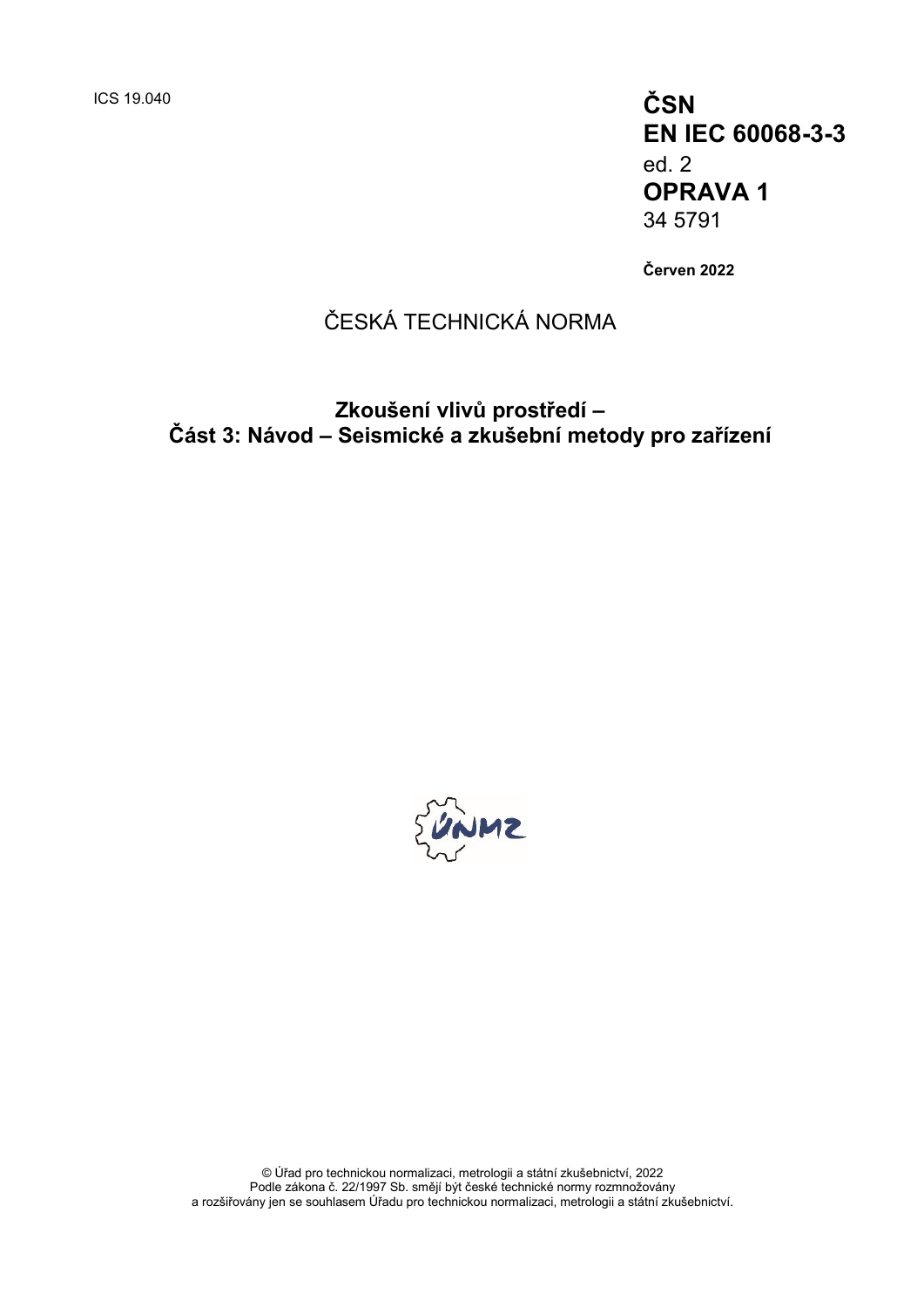ČSN EN IEC 60068-3-3 ed. 2/Opr. 1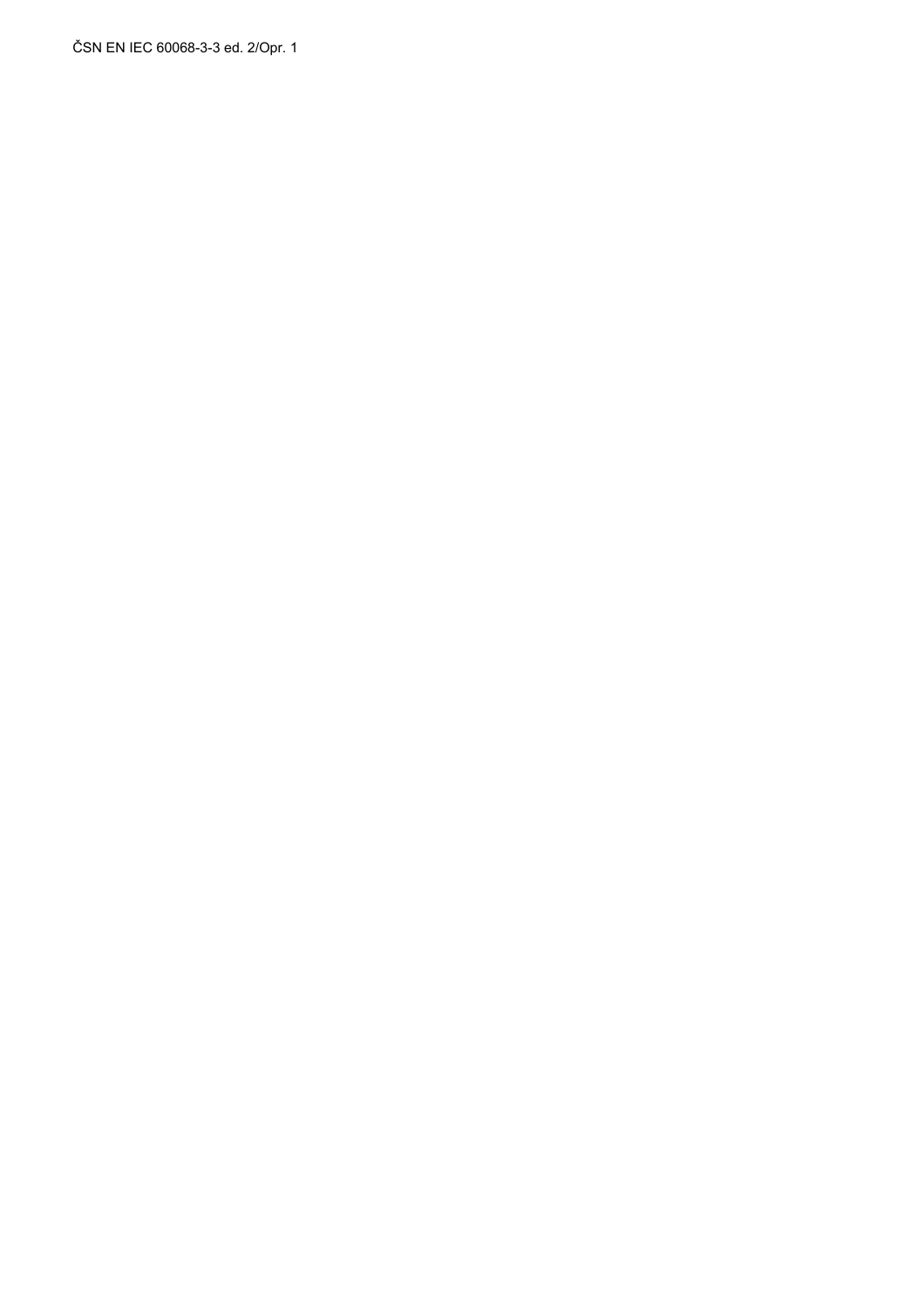# EUROPEAN STANDARD NORME EUROPÉENNE EUROPÄISCHE NORM

# **EN IEC 60068-3- 3:2019/AC:2021-10**

October 2021

ICS 19.040

English Version

## Environmental testing - Part 3-3: Supporting documentation and guidance - Seismic test methods for equipment (IEC 60068-3-3:2019/COR1:2021)

Essais d'environnement - Partie 3-3: Documentation d'accompagnement et recommandations - Méthodes d'essais sismiques applicables aux matériels (IEC 60068-3-3:2019/COR1:2021)

 Umgebungseinflüsse - Teil 3-3: Unterstützende Dokumentation und Leitfaden - Seismische Prüfverfahren für Geräte (IEC 60068-3-3:2019/COR1:2021)

This corrigendum becomes effective on 15 October 2021 for incorporation in the English language version of the EN.



European Committee for Electrotechnical Standardization Comité Européen de Normalisation Electrotechnique Europäisches Komitee für Elektrotechnische Normung

**CEN-CENELEC Management Centre: Rue de la Science 23, B-1040 Brussels** 

© 2021 CENELEC All rights of exploitation in any form and by any means reserved worldwide for CENELEC Members.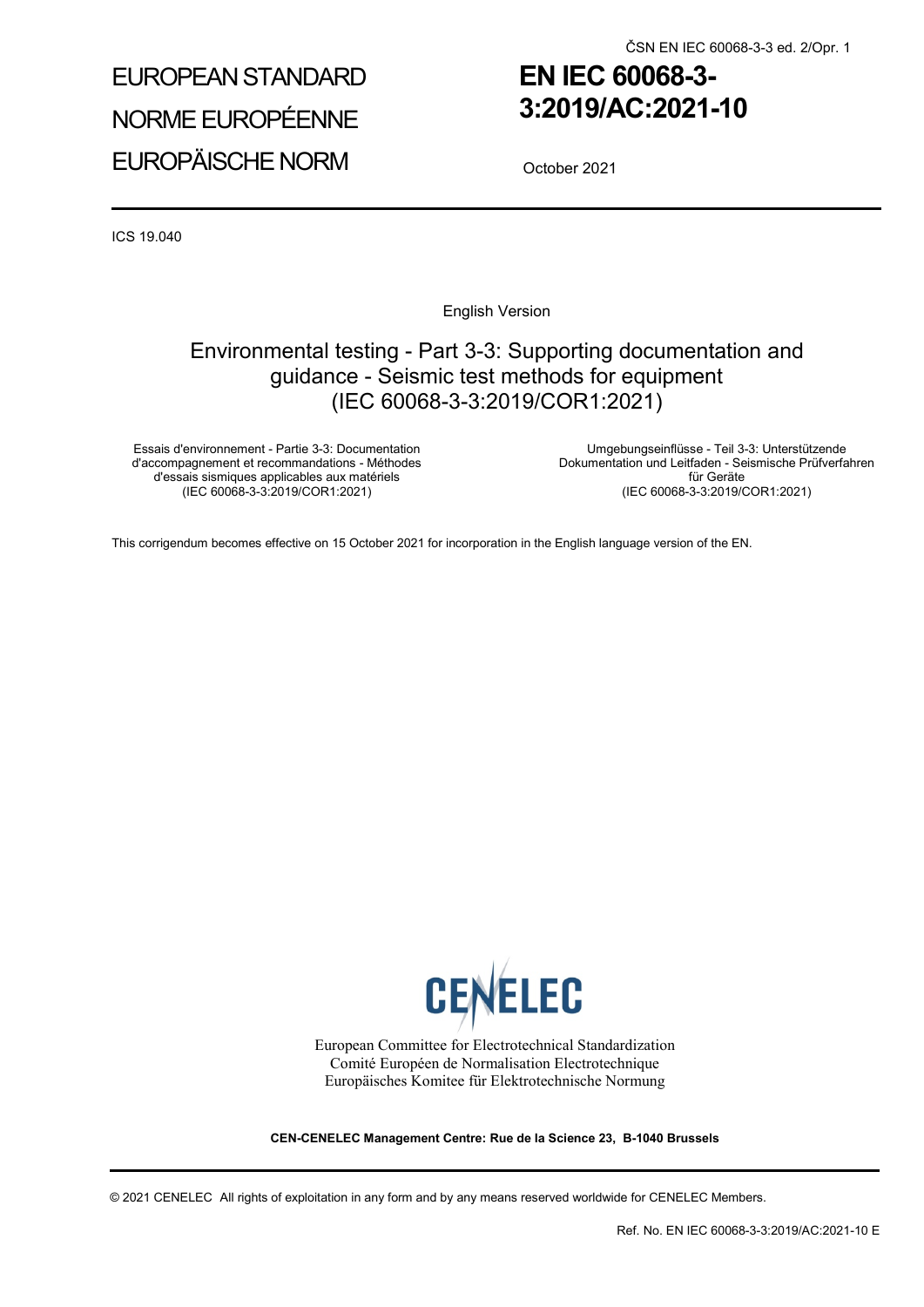EN IEC 60068-3-3:2019/AC:2021-10

ČSN EN IEC 60068-3-3 ed. 2/Opr. 1

### **Endorsement notice**

The text of the corrigendum IEC 60068-3-3:2019/COR1:2021 was approved by CENELEC as EN IEC 60068-3-3:2019/AC:2021-10 without any modification.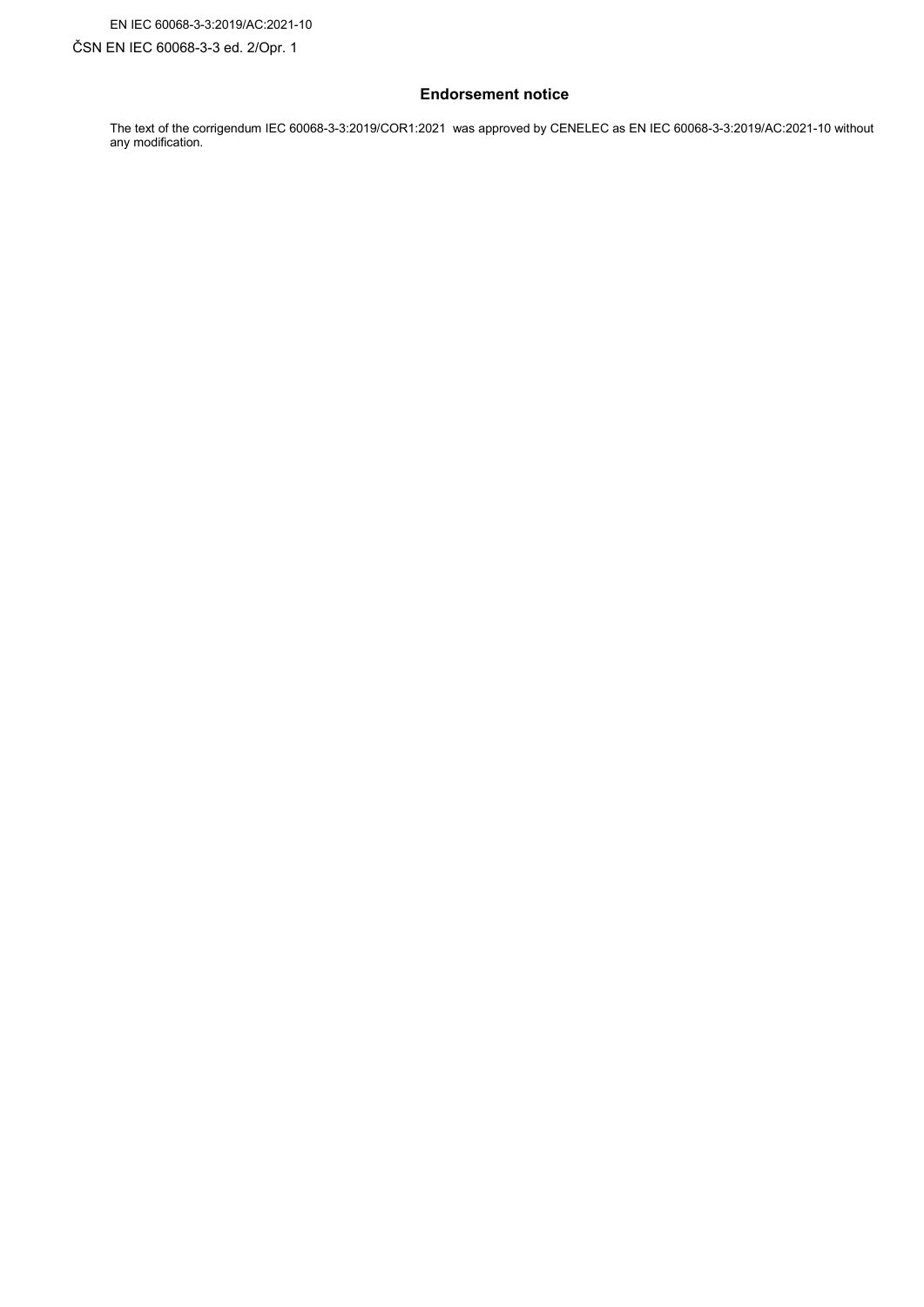$IEC 60068-3-3:2019/COR1:2021$  - 1 – © IEC 2021

# INTERNATIONAL ELECTROTECHNICAL COMMISSION COMMISSION ÉLECTROTECHNIQUE INTERNATIONALE

\_\_\_\_\_\_\_\_\_\_\_\_

**IEC 60068-3-3 Edition 2.0 2019-08**

**IEC 60068-3-3 Édition 2.0 2019-08**

**ENVIRONMENTAL TESTING –** 

**ESSAIS D'ENVIRONNEMENT –** 

**Part 3-3: Supporting documentation and guidance – Seismic test methods for equipment** **Partie 3-3: Documentation d'accompagnement et recommandations – Méthodes d'essais sismiques applicables aux matériels**

### **CORRIGENDUM 1**

Corrections to the French version appear after the English text.

Les corrections à la version française sont données après le texte anglais.

#### **12.2.5 Ground acceleration**  $(a_{\alpha})$

*In the dashed list items of the second paragraph, replace the existing peak velocity values of*  0,01 m/s (zone 1), 0,02 m/s (zone 2), 0,03 m/s (zone 3) *and* 0,05 m/s (zone 4) *with the new values of* 0,1 m/s (zone 1), 0,2 m/s (zone 2), 0,3 m/s (zone 3) *and* 0,5 m/s (zone 4), *as follows*:

- peak velocity = 0,1 m/s for 0,8 ≤ *f* ≤ 1,6 Hz;
- peak velocity = 0,2 m/s for 0,8 ≤ *f* ≤ 1,6 Hz;
- peak velocity = 0,3 m/s for  $0,8 \le f \le 1,6$  Hz;
- peak velocity = 0,5 m/s for 0,8 ≤ *f* ≤ 1,6 Hz;